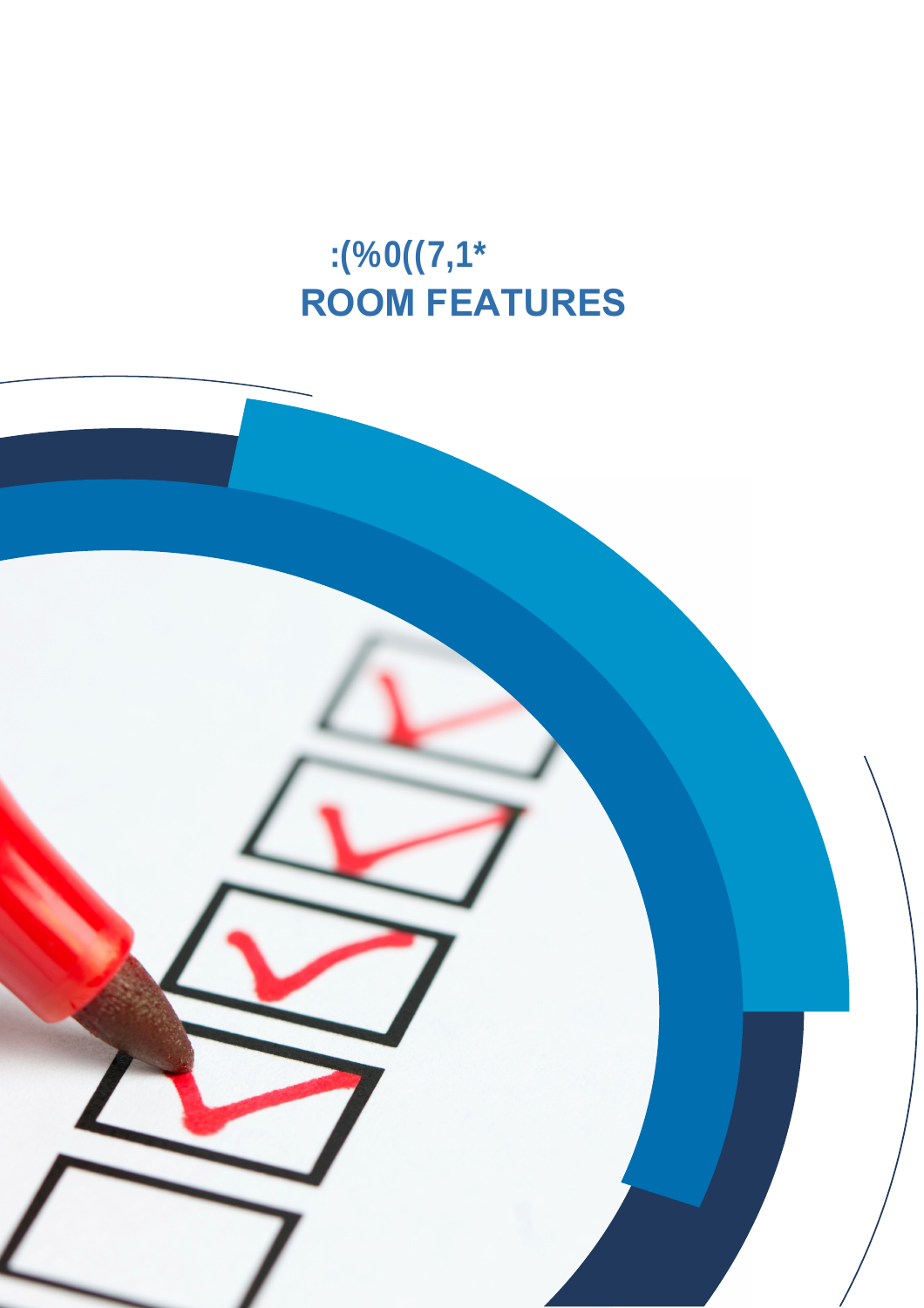Manual

Manual

## **Components Menu**



- 1. **Polls & Surveys** allow you to create questionnaires without limitations in the number of the questions. You can create a poll during the meeting/session directly in the room.
- 2. **YouTube Player** allows you to play videos from YouTube player to your audience in the room straight from HTML5Meeting.
- 3. **Whiteboard** allows you to mark, draw and stamp on the screen or opened document just like on the traditional whiteboard.